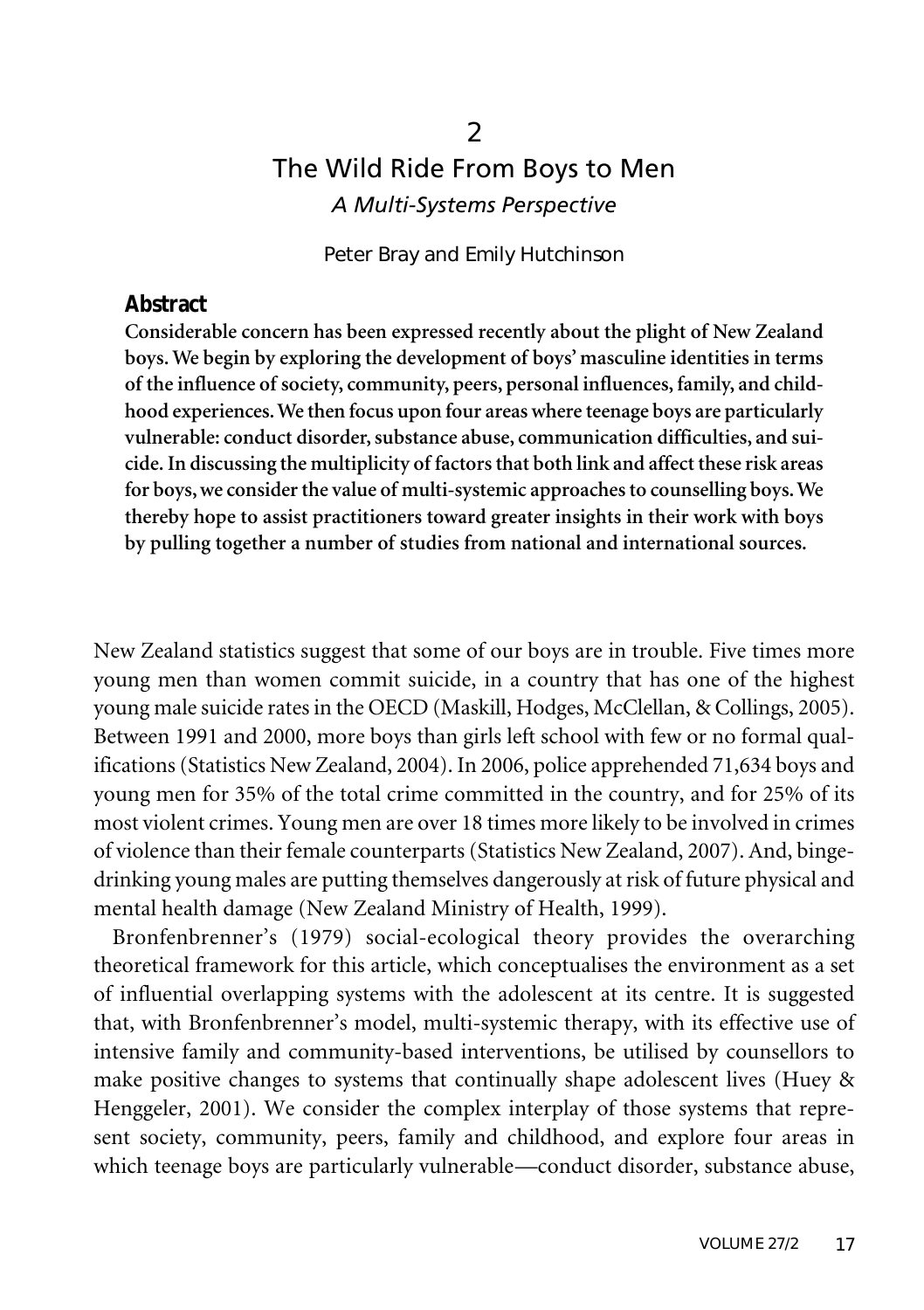communication difficulties, and suicide. By determining the degree of impact that these influences individually and in concert have on young males, it is hoped that counsellors may be encouraged to consider a multi-systemic approach to counselling boys.

## **Society**

Society powerfully shapes the formation of boys' identities, and New Zealand adolescent boys face considerable societal pressures that affect their health and wellbeing, particularly in areas of drug use, sexual relationships, violence and crime, urban living, family life, and the uncertainty of the job market.

A recent New Zealand survey conducted by the Adolescent Health Research Group (2003) concluded that most adolescents are healthy, but that there are areas of serious concern, particularly in mental health. The findings presented a complex snapshot. Most adolescents appeared to enjoy positive connections with one parent or caregiver, but not necessarily with both, and preferred overwhelmingly to disclose sensitive personal problems to, or seek help from, their peers. However, the survey failed to capture the whole adolescent population, as those not at school when it was conducted, and therefore not included, are the adolescents most likely to have had high rates of health-risking behaviours, which could in turn have resulted in an underestimation of the findings.

One of society's most significant influences on boys is the perception of what it means to be a man (Volf, 1996), and the experience of "masculinity". The way boys adapt to the reality of their maleness and form their identity as young males is an important component of their development. Egan and Perry's (2001) research has shown that well-adjusted boys are those who perceive themselves to be typical of their gender, yet feel free to explore both genders' worldviews. Findings of a similar study have linked low gender identification with low self-worth and harmful personal adjustment (Yunger, Carver, & Perry, 2004). The research argues for a more flexible and broader definition of maleness. It suggests that teenage boys should have the freedom to experiment with traditionally "feminine" activities, and consequently identify themselves as gender-typical through a wider range of behaviours.

Yet, across the majority of cultures, there is an expectation that "men are supposed to be independent, strong, brave and active defenders and providers" (Abdinor, 2000, p. 7). Walker, Butland, and Connell (2000) argue that within any context there is a dominant "hegemonic masculinity" as well as a number of other masculinities that are marginalised. Pollack (1998) labels hegemonic masculinity for boys in the US as the "Boy Code", the central tenet of which is that boys should be tough, strong and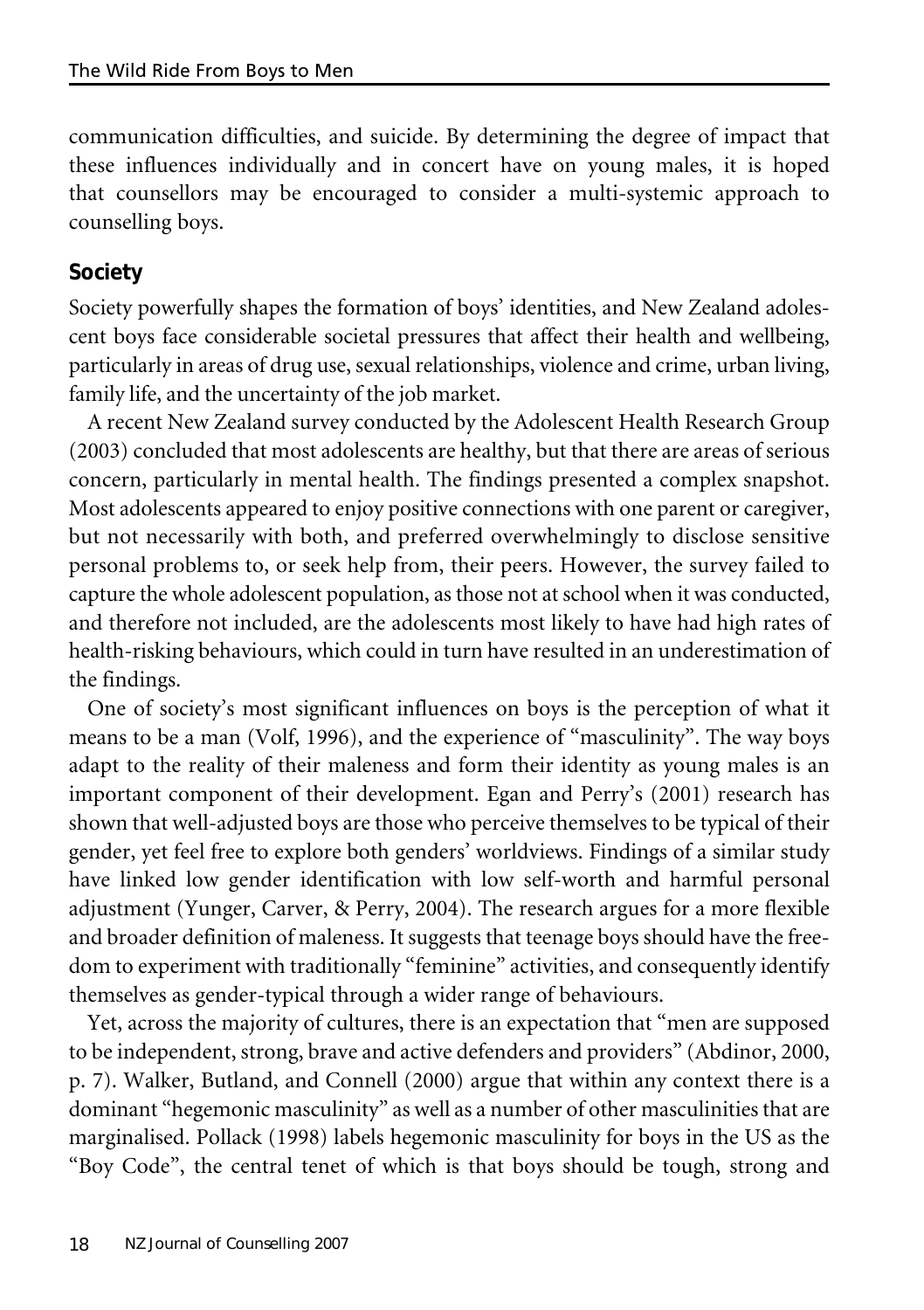unemotional. He suggests that boys are socialised to repress certain emotions by the early use of shame if they fail to conform to the code's standard of toughness. Pollack argues that it is "society's myths about manhood that are preventing boys from being seen and trained as whole human beings" (p. 98).

In spite of a culturally defined and elongated adolescence in Western culture (Papalia, Olds, & Feldman, 2006), boys have been propelled toward independence and premature individuation from parents. As they struggle to achieve autonomy and to avoid the shame of being dependent or needy, they learn to distance themselves from their mothers and all things feminine (Osherson & Krugman, 1990). Boys learn to suppress their true feelings and wear a mask of confidence that belies their inner fragility. In Weaver's (2001) New Zealand study, boys acknowledge these societal limitations:

*They [boys] can't really show emotion and they're not supposed to cry in front of people. They can't break down.… Guys don't have any real exit emotionally … they can't let out how they're feeling. (pp. 167–168)*

*You don't speak about it. I'm not sure where exactly it's drummed in that it's good to work through things by yourself. (p. 176)*

The Boy Code masks boys' creativity, stifles their authentic selves, represses tender emotions, and legitimises the expression of anger. The mask that is worn to protect boys from shame ultimately becomes a prison that keeps the real boys captive. The same mask that is worn in order to be accepted makes boys highly vulnerable to depression, substance abuse, violence, failing at school, and suicide (Pollack, 1998).

Embedded in New Zealand culture, masculinity has its own flavour. Phillips' (1996) exploration of the Päkehä male identified the pioneer, boozer, rugby player, soldier and family man as aspects of the "ideal" Kiwi male (Abdinor, 2000). More recently, Spendelow's (2001) study has added the sports-minded, the physical, strong and aggressive man who covers up emotion, and the worker-provider. Some unemployed teenagers, denied the rite of male passage that employment provides, have turned to "car culture" with its emphasis on owning a car, risk taking, drugs, outrunning the police, being noticed, and excluding women. This allows young men, who may not be physically strong or intelligent, to enter a world where they can demonstrate their skill and daring, be admired by others, and experience a sense of belonging to a special group (Walker et al., 2000). Gaddis (2006) argues for the destabilisation of the dominant conceptions of "cool/manly" practices and those that distinguish gender, in order to challenge these frameworks and make space for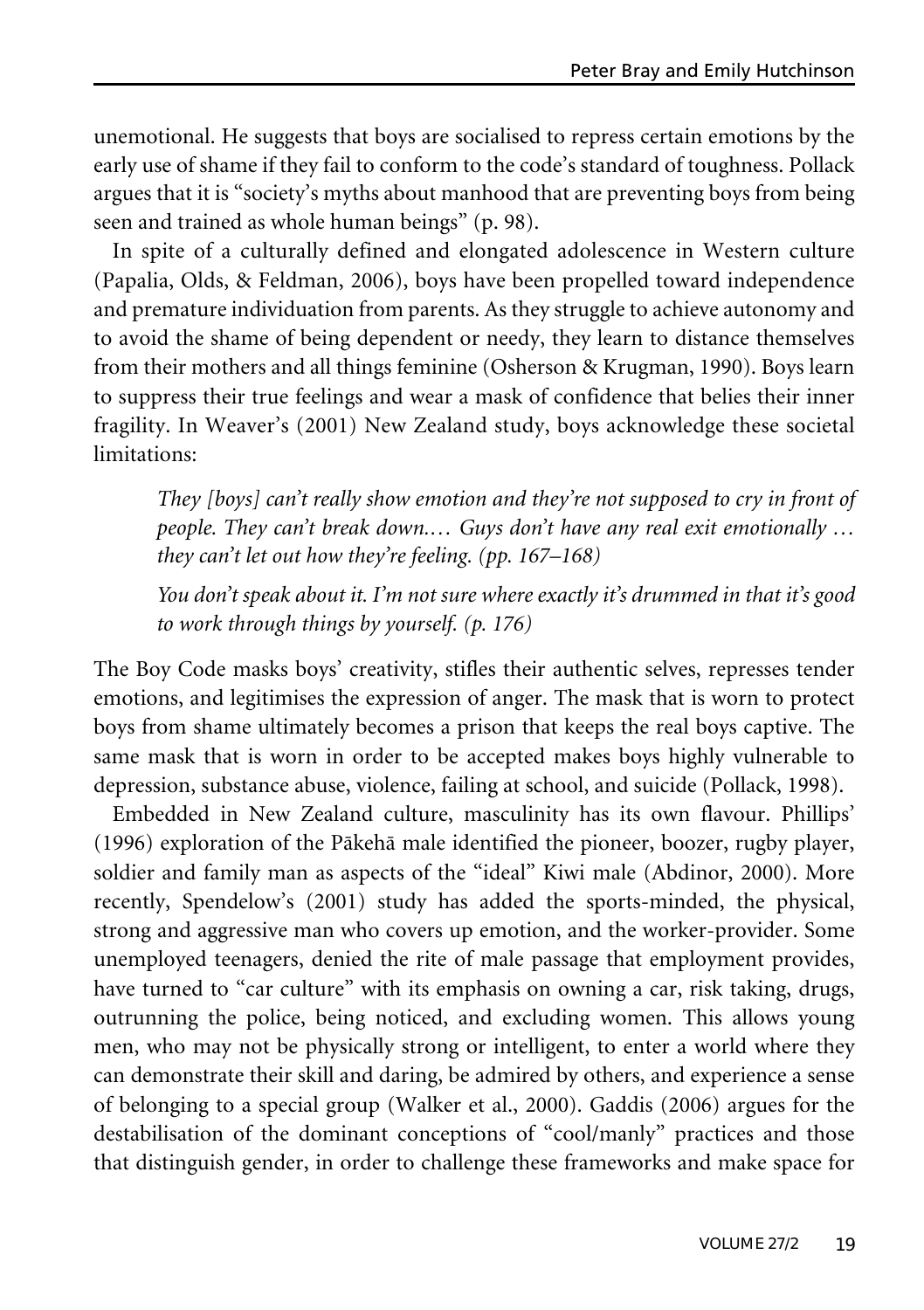more "acceptance of diverse ways of living and relating" (p. 50). The core issue, he suggests, is about improving relationship skills in boys, as current descriptions of gender cause boys to suffer unnecessarily.

A particularly significant element of the Boy Code that complicates the development of a healthy masculinity is that boys are expected to identify both with traditional constructs of masculinity and with emergent contemporary demands to be non-sexist, compassionate, and expressive. A 1995 New Zealand Department of Justice report found that while most men supported equality of opportunity in the workplace, one third saw it as acceptable to swear at or insult a partner, and 20% reported committing at least one physically abusive act towards a partner in the previous year (Phillips, 1996).

The ambivalent way in which boys are viewed reveals a society caught in the painful process of reconstructing its definition of "surprisingly fragile" masculinity (Frosh, 2002). Consequently, it is little wonder that boys are unsure of what it really means to be a man. As it becomes increasingly acceptable for females to make sexist comments about males in public and for men to be belittled in the media and popular culture (Machann, 2003), what are the developmental tensions that affect teenage boys who are trying to form their own masculine identity?

# **Community**

A boy's community provides him with many life experiences out of which he shapes his understanding of the world. For example, adolescents living in neighbourhoods in which there is significant transition, disorganisation, poverty, and a low sense of community (Hawkins, 1995), and who are exposed to community violence, are more likely to adopt violent behaviours and accept them as normal, becoming victims of violence themselves (Farrell & Bruce, 1997, as cited in Borduin, Heiblum, Jones, & Grabe, 2000). Similarly, neighbourhoods that provide adolescents with easy access to firearms, drugs and alcohol contribute negatively to boys' development, as well as increasing the likelihood of their involvement in aggression and crime in their communities (Kashani, Jones, Bumby, & Thomas, 1999).

# **School**

# Masculine identity formation

All schools contribute in some way to the development of masculinity in their male students. Connell (1996) observes that school may be "one of the major sites of masculinity formation" (p. 212). Lashlie's (2004) New Zealand study found that allboy schools that accept the "boyness" of their male students help promote a healthy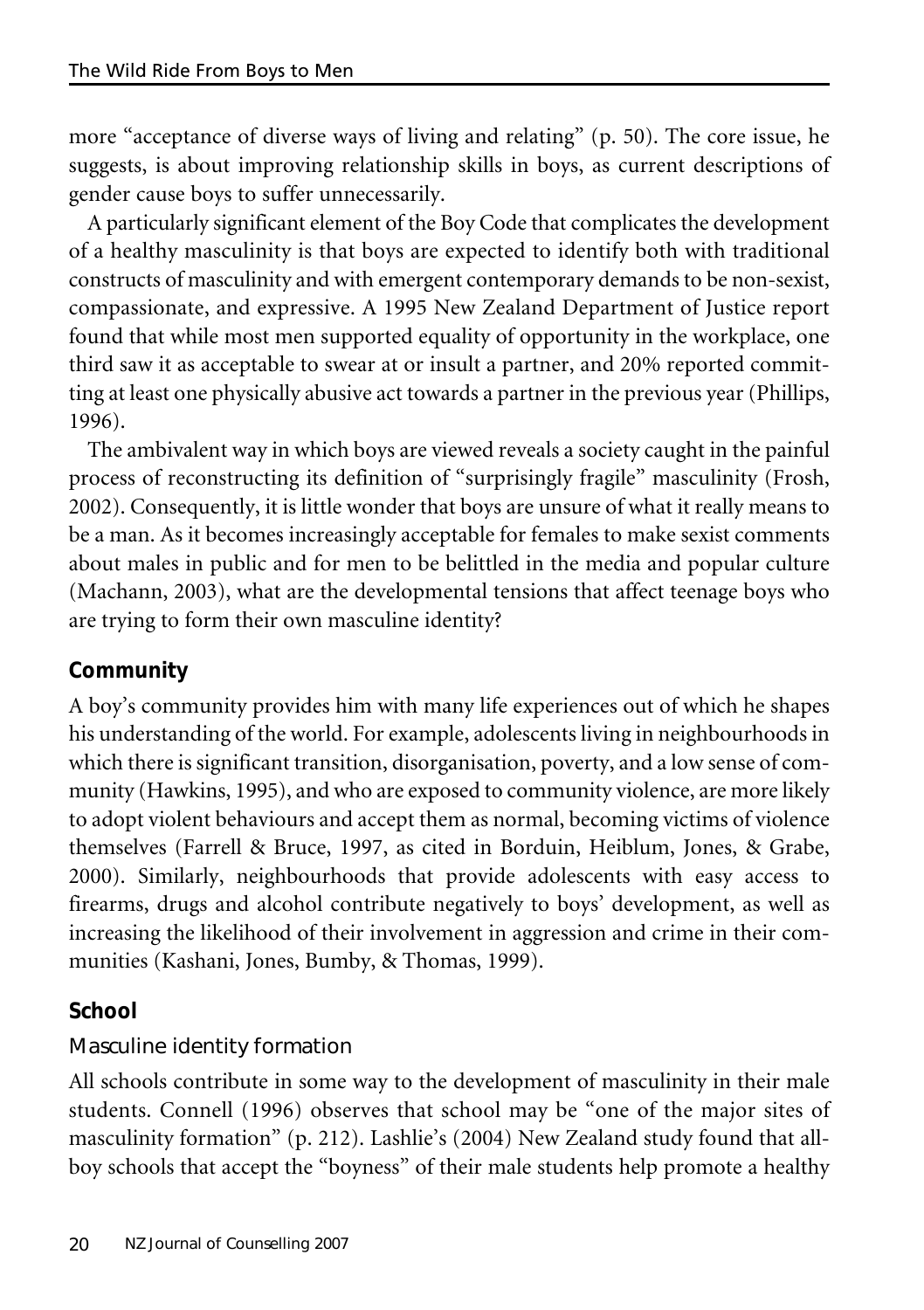acceptance of being male. However, Lashlie's research seems to ignore the fact that there is also a higher incidence of bullying in all-boy schools than in co-ed schools (Adair, Dixon, Moore, & Sutherland, 2000).

Not all schools celebrate maleness in the way Lashlie's study suggested. Schools unable to accommodate boys' channelling their physical energies inappropriately can become hostile environments that push them "even further toward academic failure, low self-esteem, conduct disorders, and a host of other emotional and behavioural problems" (Pollack, 1998, p. 232). Certainly, research into New Zealand's schools to determine what impact traditional messages about masculinity might have upon identity formation in boys is overdue. School subjects still reflect a gender bias, and "masculine" subjects like science have a higher concentration of male teachers. Highprofile boys' sports are still an important feature in the cultural life of the school.

#### Conduct disorder

In 2001, boys in New Zealand were three times more likely to be suspended from their secondary schools than girls (Statistics New Zealand, 2006). Kashani et al. (1999) argue that certain factors in schools will heighten the risk of conduct disorder in adolescents: strict, inflexible classroom rules and teacher hostility (citing Pratt, 1973); lack of classroom management (Frude & Gault, 1984); overcrowding (Stephenson & Smith, 1989); low academic achievement, and lack of commitment to school and dropping out (Hinshaw, 1992). To this list, Borduin et al. (2000) add high student-teacher ratios, instability in the student population, and poor academic quality of the school (citing Hellman & Beaton, 1986); unfair school policies (Hawkins & Lamb, 1987); and inconsistent discipline practices (Mayer, 1995). The latter have the potential to create a contest with authority which can become a focus for the formation of a "protest" masculinity based on ideas of toughness and defiance (Connell, 1996).

Schools displaying an open, collaborative approach that encourages parental involvement in working through issues of discipline are better able to form positive alliances with parents. This will in turn benefit the male student by making it more difficult for him to maintain previously inappropriate behavioural patterns (Quinn, Hill, Wiley, & Dotson, 1994).

Characteristics common to conduct-disordered teenage boys include poor impulse control, antisocial attitudes, and deficient social perspective-taking (Huey & Henggeler, 2001). A particular feature is hostile attributional bias, where the boy interprets as threatening situations where no hostility is present, and responds aggressively to the perceived threat by bullying and aggression towards peers—a key factor in peer rejection (Brosnan & Carr, 2000). For example, an Australian study found that teenage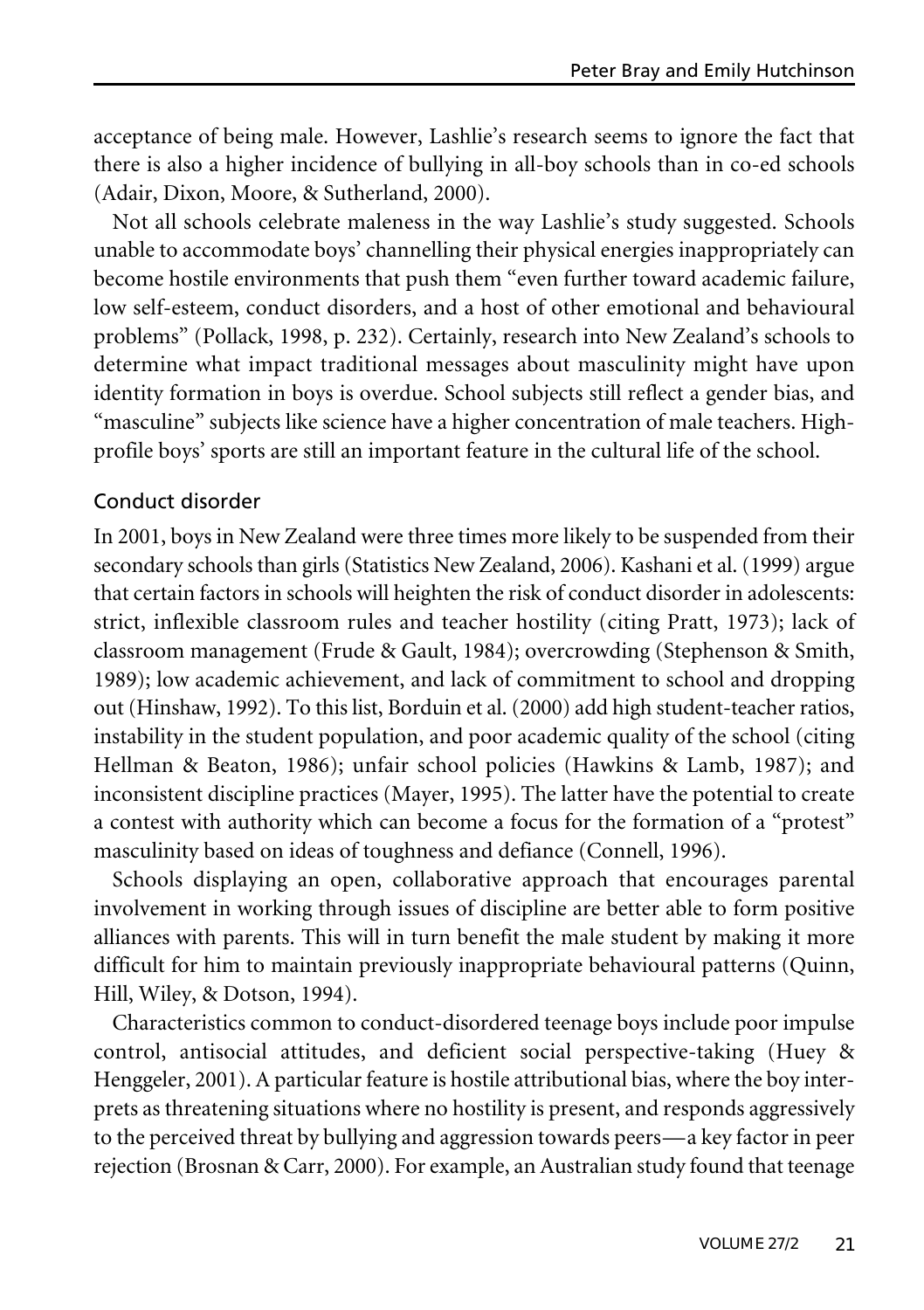boys who had been sexually abused were three to eight times more likely to display antisocial behaviour than non-abused boys, and were at increased risk of substance use (Bergen, Martin, Richardson, Allison, & Roeger, 2004).

## Substance abuse

A similar childhood profile to adolescents at risk of conduct disorder emerges for those at risk of abusing drugs and alcohol. Predictors of adolescent drug abuse are failure in school, truancy, placement in a special class, and early school-leaving (Hawkins, Catalano, & Miller, 1992).

# Suicide

According to the New Zealand Ministry of Health (Associate Minister of Health, 2006) suicide is the second most frequent cause of death for teenagers, "with more males dying from suicide than females" (p. 3). It is suggested that the methods males use to commit suicide are more likely to be an explanation for their successful completion than are gender-related differences in tendencies to suicidal behaviours (p. 20). Although mental health is a major risk factor, Beautrais, Collings, Ehrhardt, and Henare (2005) argue that factors relating to family, trauma and related issues play a stronger role in the aetiology of youth suicide. Experiences of caring and connectedness, positive interactions, and commitment to school have been identified as factors that help protect young people from suicide (Resnick et al., 1997), and yet it is in our communities that there is the most potential for protection or risk, since "those who live in the most deprived areas" have the highest incidence of suicide attempt and completion (p. 3).

One particularly powerful indicator of suicide risk among adolescent New Zealand boys is ethnicity. Ministry of Health figures confirm that Mäori suicide rates are "consistently higher … than in any other ethnic groups" and that "Maori rates of hospitalisation for suicide attempts are highest in the 15-24 year age group" (Associate Minister of Health, 2006, p. 5). Additionally, poor family environment and low parental monitoring are risk factors in youth suicide (King et al., 2001), with even higher risk when there is a family history of suicide or suicide attempts; other risk factors are a dysfunctional childhood, particularly exposure to physical and/or sexual abuse (Fergusson, Beautrais, & Horwood, 2003; Vajda & Steinbeck, 2000); and socioeconomically disadvantaged or dysfunctional family circumstances, parental substance abuse or offending, marital conflict and instability, compromised child-rearing, and high residential mobility (Fergusson & Lynskey, 1995).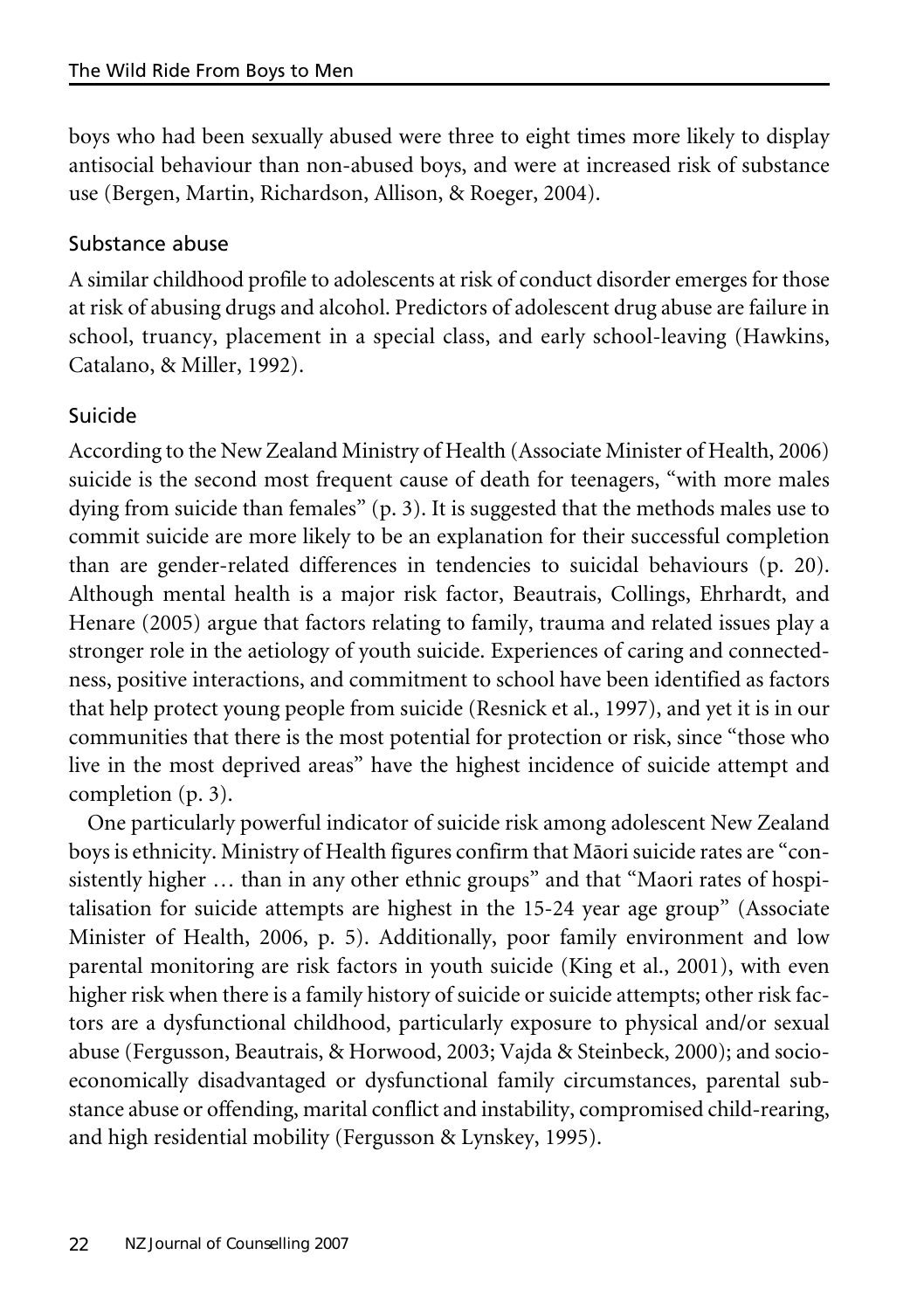#### **Peers**

Peer influence plays a major role in the development of boys' identities. During adolescence, peers tend to replace parents as the biggest influence in boys' lives. Belonging to the peer group becomes paramount. Adolescents generally prefer peers who are similar to themselves and who hold similar values (Dusek, 1996), which partly explains the pressure on teenagers to "fit in". Interaction with peers provides boys with the opportunity to develop age-appropriate social skills and to learn how to get along with others, finding a balance between co-operation and competition (Dusek, 1996). However, some boys fail to develop the social skills needed to be accepted by their peers; shyness, aggression and withdrawal have all been linked to peer rejection (Hawkins et al., 1992).

Being part of a peer group answers the need for acceptance. Gang members report gaining a sense of belonging, purpose, and control over their environment, as well as a sense of enjoyment from the structure and discipline of gang membership (Walker, Schmidt, & Lunghofer, 1997). Through this contact with delinquent peers, criminal activity, drug use, and anti-social behaviour begin to put boys at greater risk of suicide (Fergusson et al., 2003; Hawkins et al., 1992). So powerful is the desire to be accepted that adolescent boys are prepared "to endure emotional and physical pain even to risk their lives" (Pollack, 1998, p. 46).

The peer group teaches boys what is acceptable behaviour for their gender (Connell, 1996) and society promotes the limited message of toughness, self-reliance and independence. However, boys are still called upon to exercise shrewd judgement in their development: "Society, school, and peer milieu make boys an offer of a place in the gender order; boys determine how they take it up" (Connell, 1996, p. 220). Nevertheless, the example of the confident, self-accepting, bisexual boy in Weaver's (2001) study is still an exception: "It's just never been an issue. I don't care what people think of me. I say what I want" (p. 184). Peer pressure on boys not to be different is intense. The fear of being labelled a homosexual, for example, ensures that heterosexual boys keep their distance: "I hate gays the way they act.… The way they talk.… If I hang around them people will think I'm gay" (p. 183). "It's like a disease or something, and I might catch it if I touch them or they touch me" (p. 182). In contrast to Lashlie's (2004) findings that all-boy schools celebrate maleness in a positive way, Weaver's (2001) study indicated that there was little acceptance of homosexuals at the single-sex schools they attended: "I mean the school is an all-boys school you know— 'make a man out of you'.... It doesn't accept that sort of stuff" (p. 181).

The pressure to conform can be painful and difficult for boys to manage. In order to avoid losing face, boys may be hesitant about revealing their problems, even to close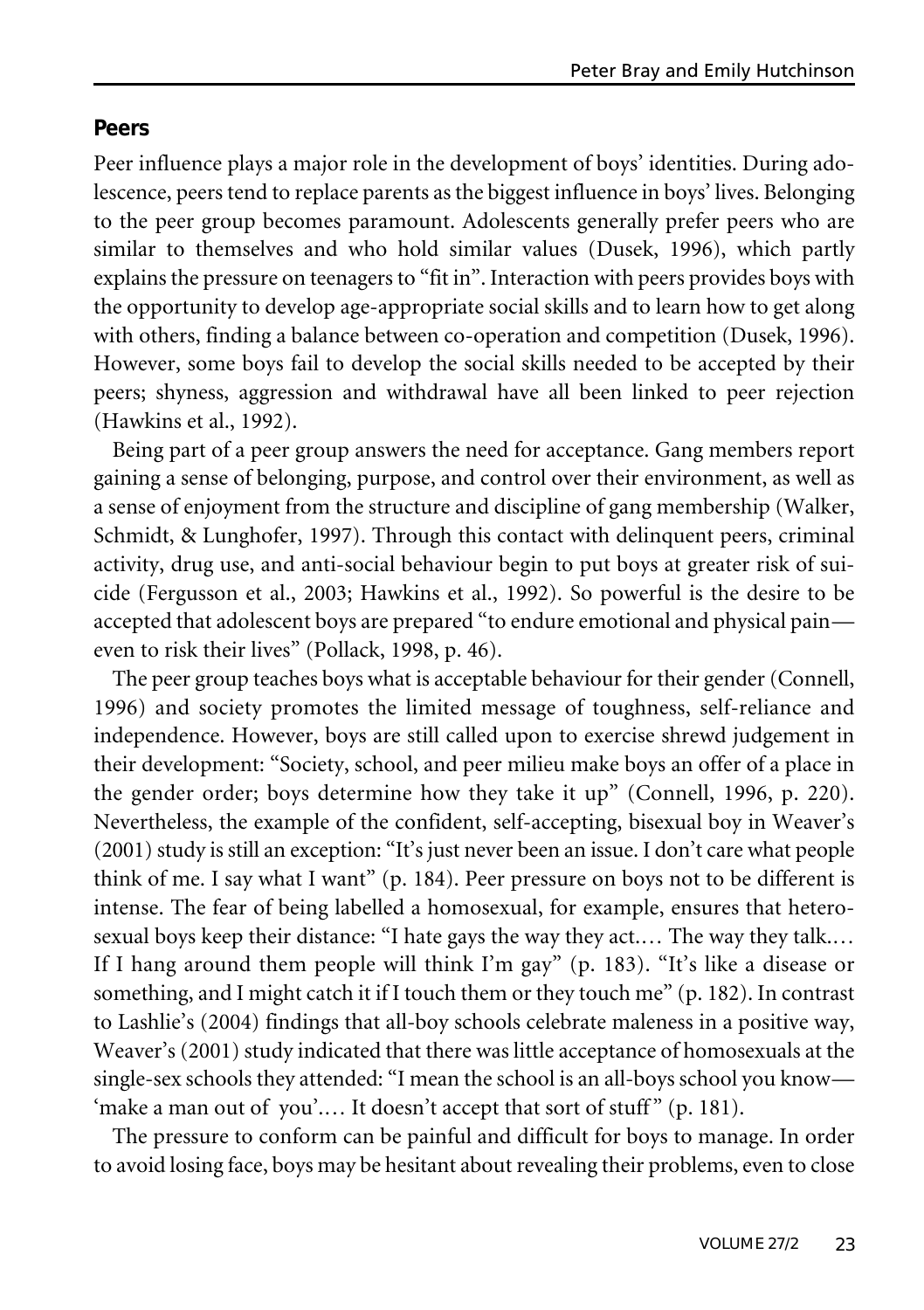friends. On the other hand, many boys find that their friends provide meaningful emotional support. Having loyal friends is an important factor in the development of a strong identity and concept of self (Dusek, 1996). Pollack (1998) observes that boys' capacity to develop deep friendships has often been overlooked or misunderstood by researchers, who have tended to interpret the competitiveness of play as a sign of distance rather than a way of forming close bonds with one another. Weaver's (2001) study identified deep friendships as boys' primary source of support: "I trust them and they trust me and we've known each othersince we were little and we can relate to each other" (p. 160); "I just feel open with my friends" (p. 161).

As adolescence advances, boys develop a greater number of friendships with girls (Dusek, 1996). For some boys, their cross-gender friendships allow them to express elements of themselves that are not acceptable in male-dominated company. Girls allow them to connect with the sensitive, tender parts of themselves that have been buried (Pollack, 1998). An important avenue for further research could be to investigate the factors that permit emotionally supportive relationships amongst adolescent boys.

## **Family and childhood experiences**

#### Boys and their fathers

Fathers are hugely influential figures in their teenage sons' lives. Boys watch their fathers to discover what it means to be male (Sewell, 1997). Research verifies the importance of the father's influence on his children in living successful adult lives (Burgess, 1997), and father "absence" can result in "diminished self-esteem, depression, delinquency, violence, crime, gang membership, academic failure, and difficulties with emotional commitments" (Pollack, 1998, p. 124) for their teenage sons.

Cultural expectations tend to position fathers as biologically lacking in nurturing capacity, and society continues to fail them in this role, even though "there is no evidence that women are biologically predisposed to be better parents than men are" (Lamb, 1997, p. 120). However, benefits for sons of fathers who are actively engaged in parenting are considerable. Boys whose fathers connect with them at an early age are less aggressive, less competitive, better able to express vulnerability and sadness (Pollack, 1998); show greater internal locus of control and cognitive competence, are less gender-role stereotyping and more empathic (Lamb, 1987, and Radin, 1994, as cited in Pleck, 1997); excel academically (Pollack, 1998), and have higher sociability and less school behaviour problems (Mosley & Thompson, 1995, in Pleck, 1997).

It is important to consider how fathers may be better equipped and encouraged to engage with their sons from infancy. Paternal support must be made a priority if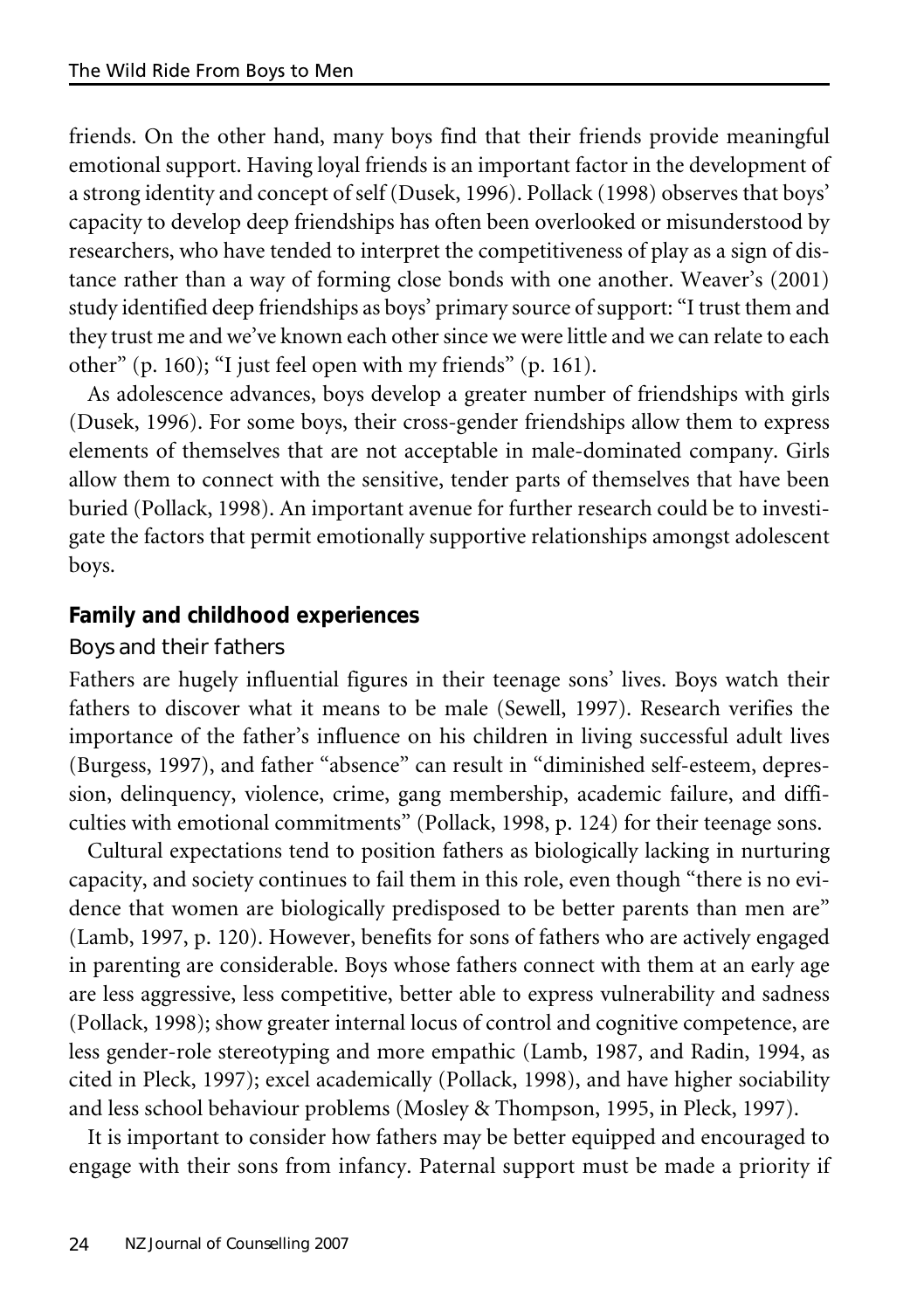adolescent boys are to flourish. An interesting area for research would be to audit and evaluate the effectiveness on fathers and their children of parenting programmes, such as Parenting with Confidence, currently being offered to fathers in New Zealand.

#### Family violence

Low levels of family warmth and cohesion are associated with antisocial and violent behaviour in adolescents (Borduin et al., 2000). Teenagers who are maltreated as children are more aggressive, commit higher rates of violent crime, and are at greater risk of mental health and substance abuse problems (Thornberry, 1994). Adolescent witnesses of father-initiated violence have increased risks of anxiety, conduct disorder and property crime, while those who have witnessed mother-initiated violence are at increased risk of later alcohol abuse (Fergusson & Horwood, 1998). Similarly, children who come from families where there is unresolved, non-physical parental conflict experience disempowerment (Cummings & O'Reilly, 1997; Hawkins et al., 1992). O'Callaghan (1994) identifies marital conflict as the key factor in chronic child problems at home and at school.

#### Marital relationship

Grych and Fincham (1993) noted that children find intense conflicts and conflict about themselves particularly distressing, but post-conflict reconciliation between parents is a very positive experience for children (in Cummings & O'Reilly, 1997). So conflict in itself is not damaging to children if the parental relationship is not perceived as threatened; more important is the way in which the conflict is managed and what it appears to signify.

#### Parenting techniques

Research into conduct disorder has identified parenting practices as a risk factor that increases the probability of adolescent conduct problems escalating in later life. For example, ineffective monitoring and supervision, inconsistent consequences for breaking the rules, and failing to reinforce appropriate behaviour can fix adolescent behavioural problems into lifelong patterns (Brosnan & Carr, 2000; Kashani et al., 1999). In contrast, parents who are fully involved with school (Comer, 1988); have positive attitudes towards school (Sartain, 1989); make academic success a priority in their families and show interest in their children's education, and make a significant contribution to their sons' school success (Clark, 1983) reinforce their children's development in positive ways (in Tucker & Harris, 1996).

Parent-family connectedness provides protection against a wide range of health risk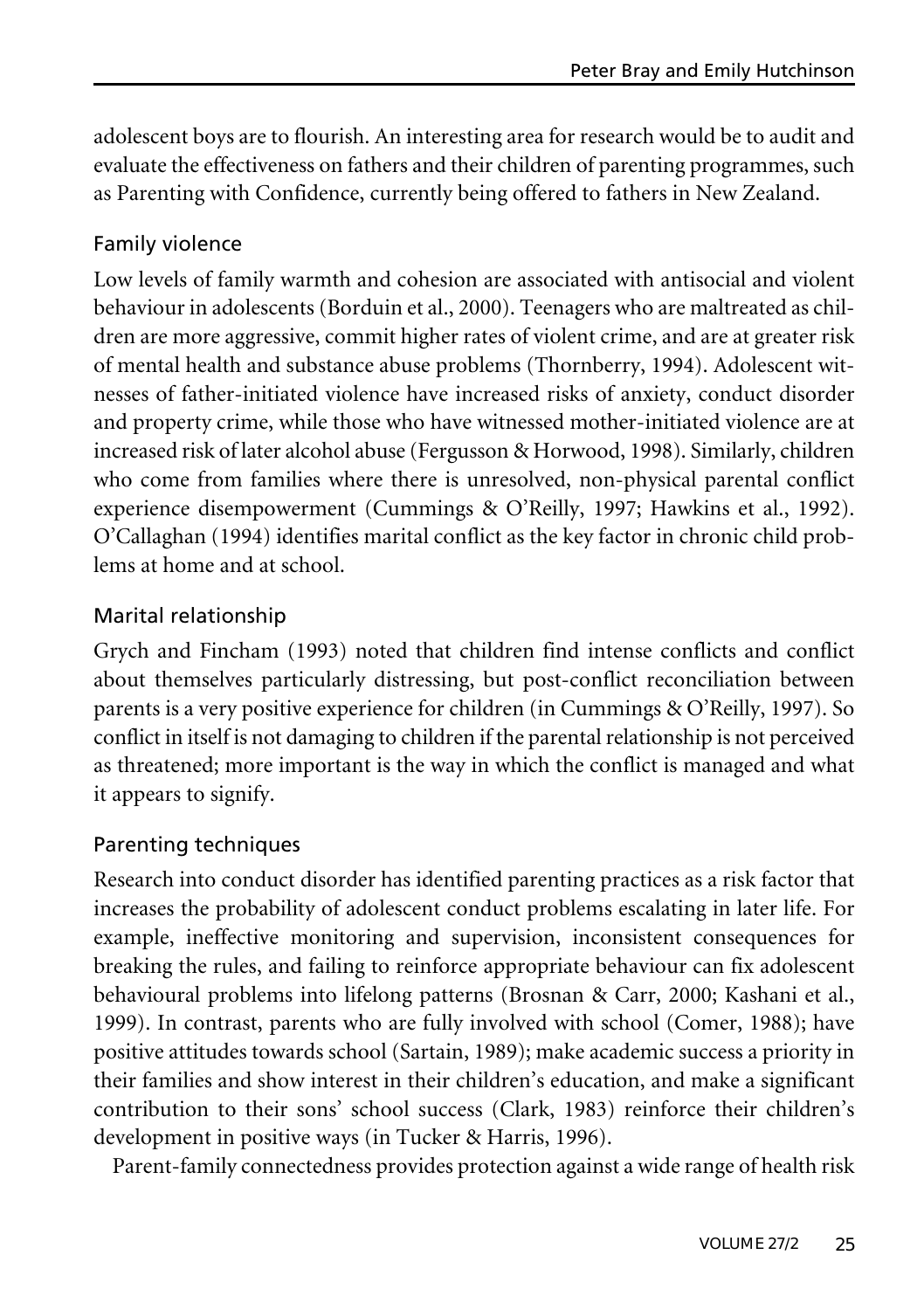behaviours. It reduces emotional distress and suicidality and discourages frequent cigarette, alcohol and drug use (Brook et al., 1986, as cited in Hawkins et al., 1992), and lessens the likelihood of early sexual debut in teenagers (Resnick et al., 1997). Family connectedness can even mitigate the influence of deviant peers (Borduin et al., 2000). Similarly, Donahue and Benson's (1995) review of the literature confirms that religious beliefs and practices in adolescence provide protection against many highrisk activities and are positively linked to pro-social values and behaviour.

#### **Recommendations for counsellors**

#### Multi-systems perspective

Given the multiplicity of influences that shape an adolescent boy's development, it would be naive to assume that an easy "cure" exists for boys whose development has been impaired. The complexity of influences that contribute to the problem demands a multi-faceted response. For example, extensive research in the United States into the most effective methods of working with conduct-disordered youth bears out this hypothesis. Findings show that counselling interventions which target only one or a few of the known risk factors for conduct disorder are largely ineffective. Instead "complex, multifaceted interventions that … address the multiple systems in which the delinquent youth is embedded" are required (Huey & Henggeler, 2001, p. 303).

Counsellors may often explore and "map" with their clients particular influences and pressures associated with salient factors in their lives. However, knowledge of the research related to these influences provides a solid basis for developing tailor-made intervention plans for each client. Working systemically is the key to promoting transformation in the lives of at-risk adolescents. The counsellor who seeks to help teenage boys successfully navigate the adolescent years is taking on an immense challenge. Contending with the complexity of issues that each boy faces is not for the fainthearted. However, the rewards of this task are inestimable. Witnessing the transformation of a teenage boy from a state of hopelessness and violence to one of confidence and peace must surely make the effort worthwhile.

## Conduct disorder

Working individually with adolescents who have conduct disorder has little significant impact on long term recidivism, whereas caregivers, working directly with parents or wh nau to target psychosocial risk factors within the family system, are more likely to reduce non-compliance and aggressive behaviour among school-age youth (Kashani et al., 1999). The structure of any peer support programme and its effectiveness as a strategy needs careful consideration. One of the major risk factors is other conduct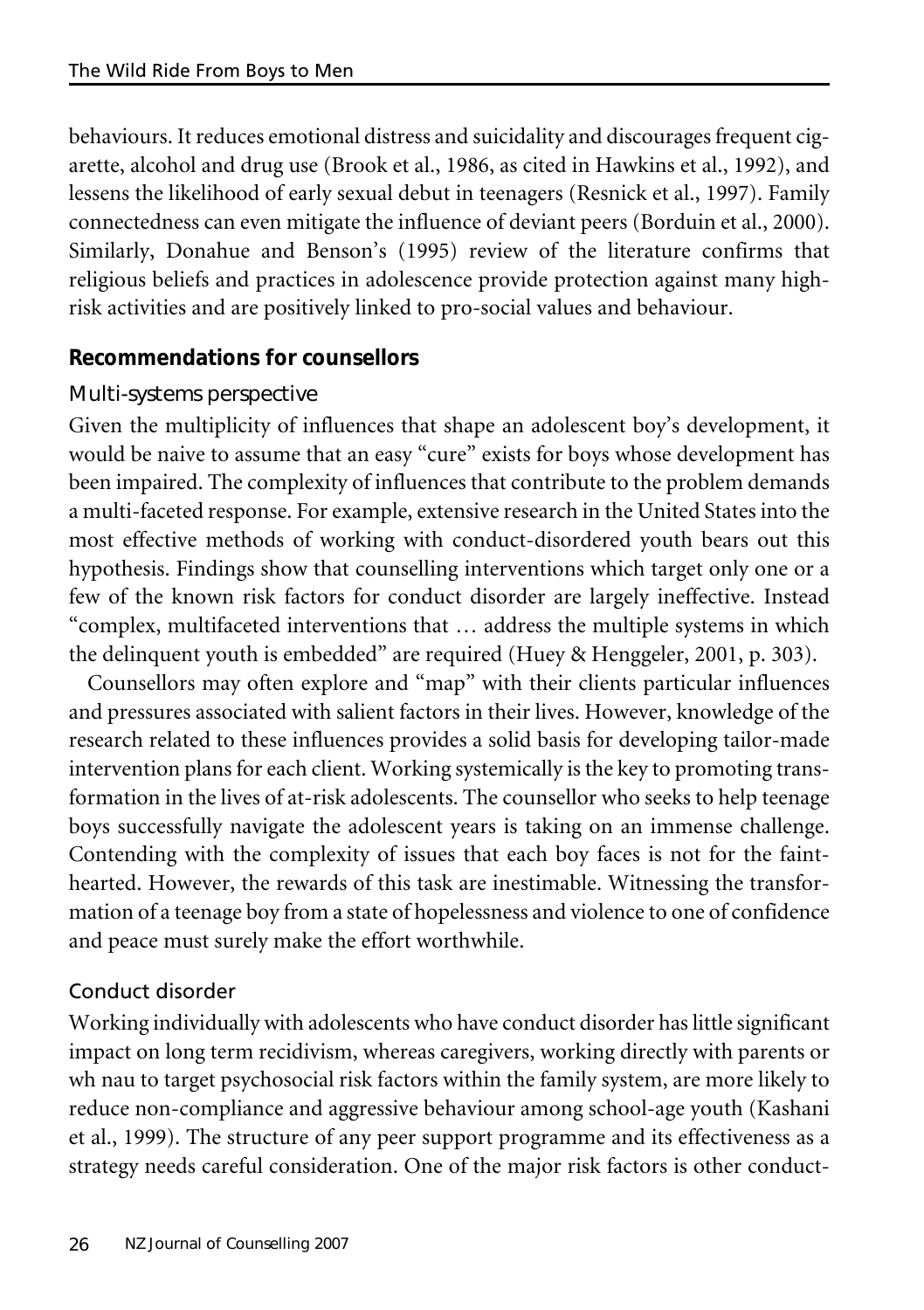disordered peers. Placing these teenagers in peer support groups often has the negative effect of extending the teenager's unhelpful social network (Huey & Henggeler, 2001), and rather than reducing anti-social activity, this actually promotes it (Brosnan & Carr, 2000).

Multi-systemic methodologies in counselling, therefore, have proven to be effective, well-researched approaches in working with adolescents (Borduin et al., 2000; Brosnan & Carr, 2000; Huey & Henggeler, 2001). Their main strengths are the way they address multiple risk factors in the individual, the family, the school and the community, and locate therapy in real-life settings. In this approach, management of the following key tasks dramatically reduces levels of risk to boys: helping boys to relate better to peers, experience greater success at school and respond more positively to discipline; helping parents learn to monitor their sons' behaviour, be more consistent in their use of discipline, and resolve marital conflicts; helping the school develop programmes that suit boys' learning styles, adopt a fairer approach to discipline, and foster a closer alliance with families. On its own, it is unlikely that any of these approaches would have much effect on boys and, at first glance, some of these tasks do fall outside the scope of the counsellor's role. However, New Zealand counsellors are required by the New Zealand Association of Counsellors' Code of Ethics (2002) to "promote social justice through advocacy and empowerment" (p. 27), and to "negotiate to work collaboratively with other professionals" (p. 32).

Keys, Bemak, Carpenter, and King-Sears (1998) suggest a collaborative consultant model for counsellors helping at-risk adolescents. They recommend that counsellors redefine their roles within the context of the broader community, widening the influence of the counsellor and linking potentially narrowly focused and isolated counsellors and their programmes with other community-based services and service providers. They note that "counselors who engage in collaborative consultation can more efficiently use their skills to empower others, while also enriching their repertoire through interdependent relationships with team members" (p. 132).

#### Substance abuse

The comprehensive summary of the literature provided by Hawkins et al. (1992) suggests that many of the strategies that successfully reduce conduct disorder are also successful in reducing drug use. Interventions for parents include parenting-skills training, functional family therapy and increasing involvement in the teenager's schooling; and for the teenager, programmes in social competence and anger management, individual tutoring and involvement in alternative activities. Recommended interventions for the school include increasing interactive and co-operative learning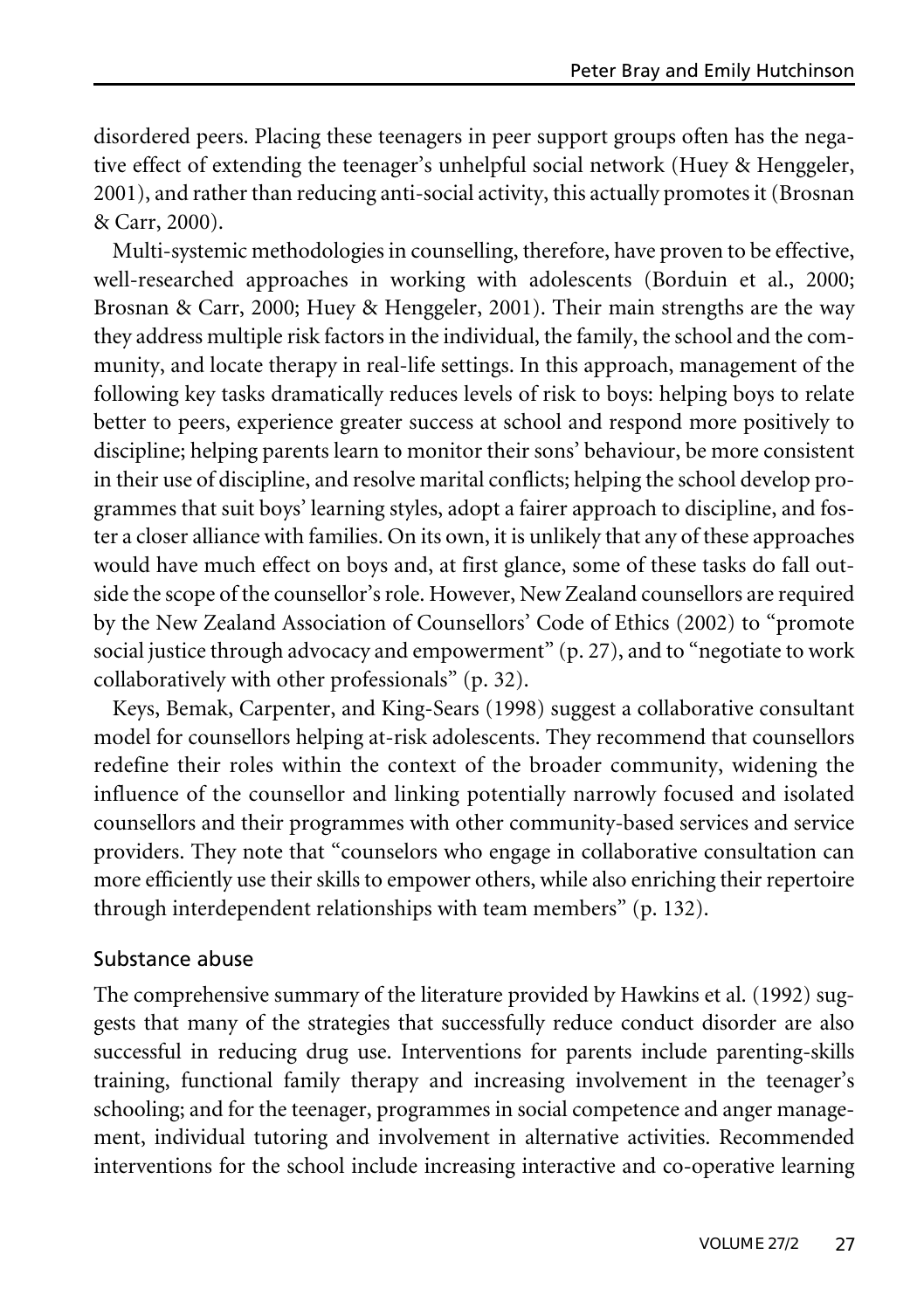methods, improving discipline procedures, and strengthening links between the school and the community. As with conduct disorder, the use of a multi-systemic approach to target the relevant risk factors that contribute to the problem is what effects lasting change; because the risk factors for both are so similar, targeting the risk factors that contribute to one problem will simultaneously address the factors contributing to the other. Similarly, given the widely recognised connection between psychological disorders and suicide, any improvement in these disorders will have the additional benefit of reducing the risk of suicide.

## Suicide and counsellors

The latest New Zealand suicide prevention strategy (Associate Minister of Health, 2006), in its "Summary of the Evidence", fully supports a "broad multisectoral approach" because of the multiple factors that contribute to suicidal behaviours (p. 15). This strategy relies upon the effectiveness of "people working together" (p. 28) collaboratively to co-ordinate and integrate services "across sectors and communities, and between government and non-government agencies" (p. 14).

Counselling young people who have been identified as at-risk from suicide requires collaborative interventions that target directly relevant risk factors and simultaneously manage the individual's safety. In a "mental illness" approach (Beautrais, Joyce, & Mulder, 1998; Fergusson & Lynskey, 1995), for example, teaching teenage drug-users more effective ways of coping with pain should have the corresponding advantage of building resilience by altering their perception of suicide as a means of solving their problems. Similarly, the model for managing "stress" (Fergusson, Woodward, & Horwood, 2000), used in developing primary prevention programmes, promotes healthy environments as an effective way of reducing suicide risk in entire populations.

Young people who have learned healthy strategies for dealing with the unexpected challenges of life are less likely to develop the serious mental health problems that so greatly increase the risk of suicide. Programmes that affirm help-seeking behaviour in teenagers and build resilience, such as the TRAVELLERS programme in New Zealand (Dickinson, Coggan, & Bennett, 2003), may assist in reducing the psychological barriers that keep potentially suicidal boys isolated from support, as well as strengthening social support, communications, and coping skills for boys across a wide spectrum of cultures and need.

## Communication difficulties and relationships

Helping to address communication difficulties and challenging the consequences of the Boy Code is a formidable task. School counsellors often find themselves in the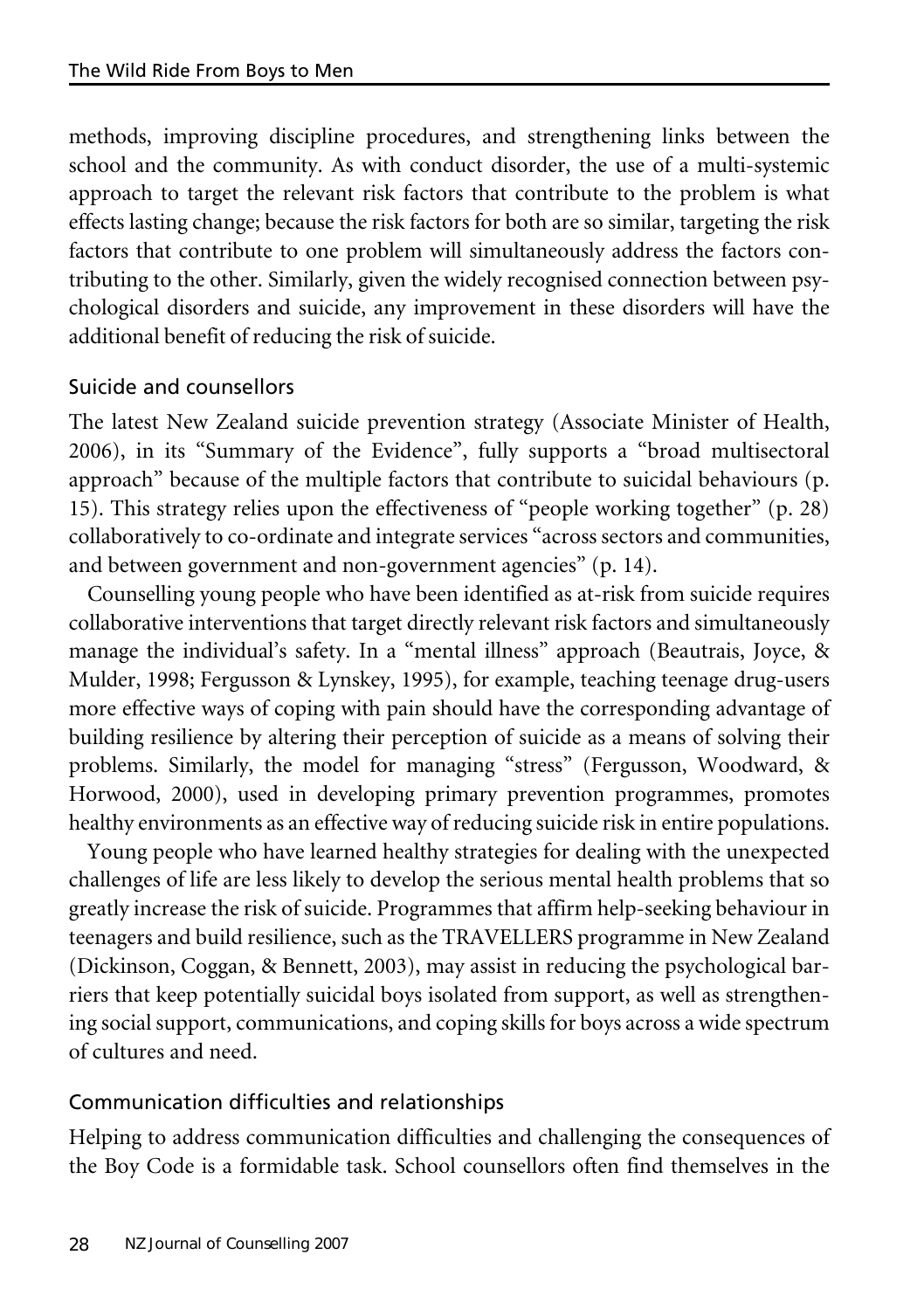roles of mediator and facilitator with boys, their families, and the community. Buckley and Maxwell  $(2006)$ , in their report on restorative practices, support multi-agency and community approaches to resolve conflict, address serious disciplinary problems, and improve young people's engagement with school. They conclude that a whole-school commitment to building the necessary relationships with students and their families, "caregivers, ancillary services/agencies, the Ministry of Education, and local community" will sustain a successful restorative approach that "will have a wider impact in building a constructive and inclusive school environment"  $(p, 26)$ . The strength of restorative justice programmes is that they recognise that young people are connected to, and function relationally within, their communities and that the impact of what they do is felt by others.

In her review of New Zealand literature, Barwick (2004) concludes: "Whatever the programme, relationships must be a top priority. Young men need as many 'anchoring points'—contact with competent, caring and prosocial adults—as possible" (p. 39).

#### Empowerment and counselling

As evidenced by this article, teenage boys can acquire a number of labels during their lives, to the point that they can easily disappear beneath them and cease to be a person in the eyes of the helping professional. Empowerment engages the counsellor and the client in a collaborative process that allows the boy to shed the labels given him by others and to discover the identity that lies buried beneath. Englar-Carlson (2006) has suggested that the understanding and discussion of male socialisation in counselling frees clients to explore the issues and become "less restrictive in their gender role" (p. 31).

One way of empowering boys is to help them articulate the *meaning* behind their behaviour, enhancing their understanding of the dynamics of their unique world (Ungar & Teram, 2000). For example, reframing "bad" behaviour as a resourceful attempt to establish a sense of identity, while simultaneously encouraging a search for alternative strategies that are less destructive, recognises the painful striving towards mental health that is contained in destructive behaviours. This is a helpful and respectful approach that enhances a boy's development without labelling him (Ungar & Teram, 2000). As the counsellor sees through the labels to the resilient individual who exists underneath, the teenage boy is given the power to discover himself and to gain a measure of control over his own life.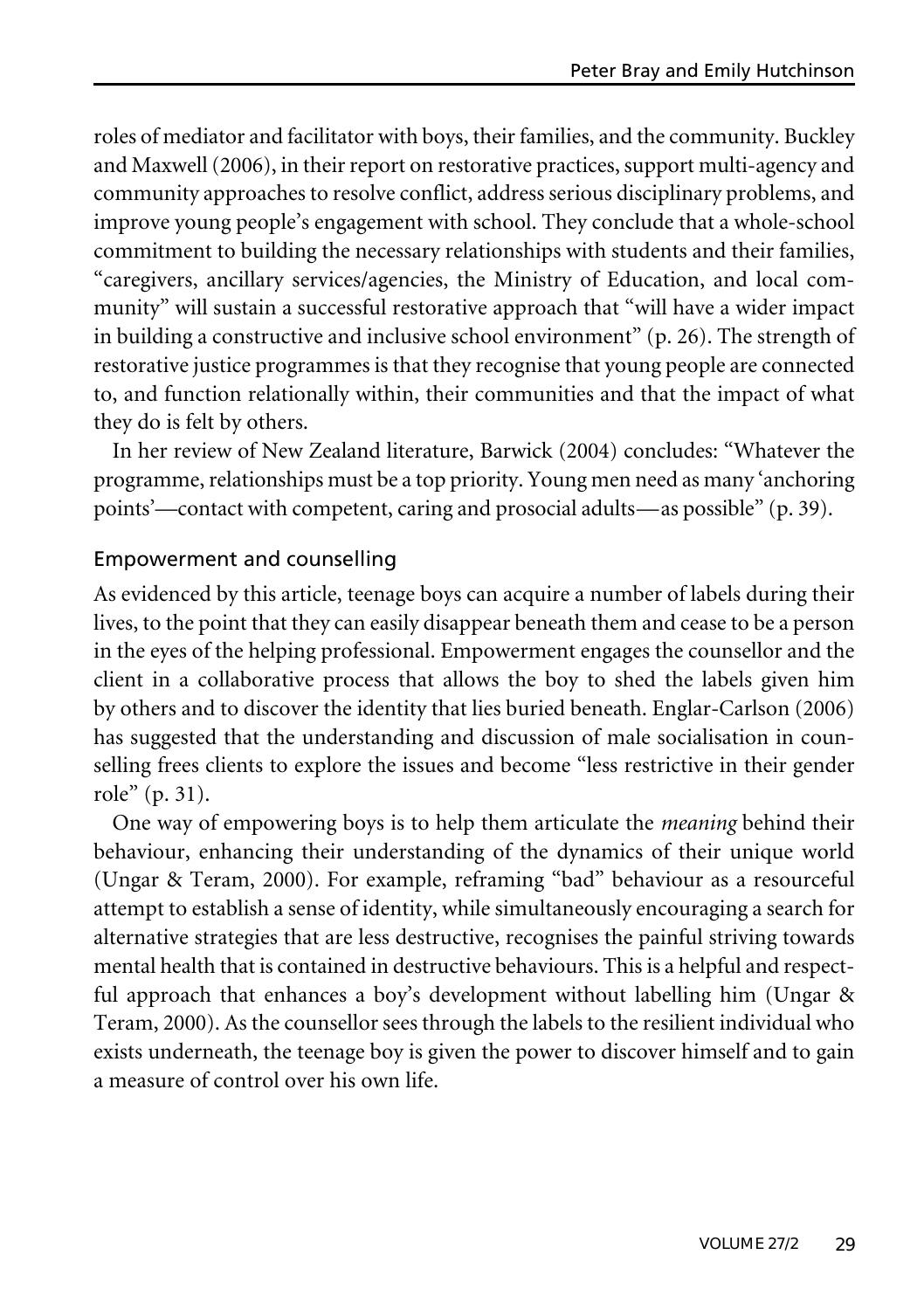## **Conclusion**

Teenage boys are a wonderful resource for any nation, and New Zealand's boys are no exception. Adolescence can be a wild ride that leads to the sober maturity of adulthood, and for some it can be a potentially deadly time. The lethal appeal of drugs and alcohol, reckless driving, defiance, violence, crime and suicide lures teenage boys to an early death, and others to the tragedy of lost potential.

By itself, individual counselling may be insufficient to address the multiple factors that threaten the wellbeing of teenage boys. When working with at-risk adolescent males, an awareness of the multiplicity of influences that shape their development could be foundational in effecting a more lasting change. Counsellors are challenged to collaborate more intensively with other helping professionals to find ways of assessing how these influential systems affect each boy and to devise effective and individualised intervention plans to address each boy's unique situation.

## References

- Abdinor, G. (2000). *Constructions of masculinity in New Zealand national identity*. Unpublished master's thesis, University of Canterbury, Christchurch.
- Adair, V. A., Dixon, R. S., Moore, D. W., & Sutherland, C. M. (2000). Ask your mother not to make yummy sandwiches: Bullying in New Zealand secondary schools. *New Zealand Journal of Educational Studies, 35*(2), 207–221.
- Adolescent Health Research Group (2003). *New Zealand youth: A profile of their health and wellbeing.* Auckland: University of Auckland.
- Associate Minister of Health (2006). *New Zealand suicide prevention strategy 2006–2016*. Wellington: Ministry of Health.
- Barwick, H. (2004). *Young males: Strength-based and male-focussed approaches.* Wellington: Ministry of Youth Development.
- Beautrais, A., Collings, S., Ehrhardt, P., & Henare, K. (2005). *Suicide prevention: A review of evidence of risk and protective factors, and points of effective intervention*. Wellington: Ministry of Health.
- Beautrais, A., Joyce, P., & Mulder, R. (1998). Psychiatric contacts among youths aged 13 through 24 years who have made serious suicide attempts. *American Academy of Child and Adolescent Psychiatry, 37*(5), 504–511.
- Bergen, H., Martin, G., Richardson, A., Allison, S., & Roeger, L. (2004). Sexual abuse, antisocial behaviour and substance use: Gender differences in young community adolescents [Electronic version]. *Australian and New Zealand Journal of Psychiatry, 38*(1–2).

Borduin, C., Heiblum, N., Jones, M., & Grabe, S. (2000). Community-based treatment of serious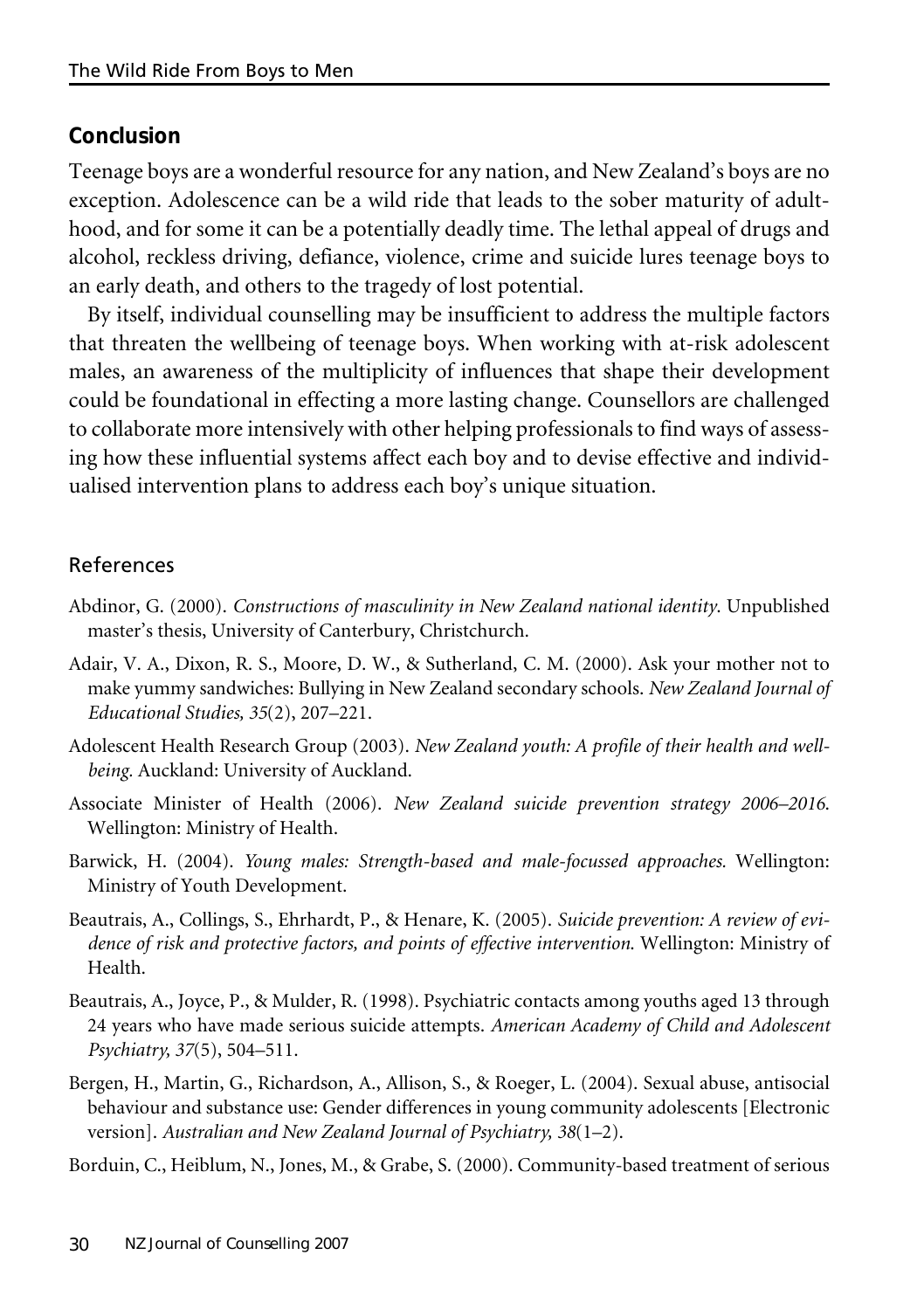antisocial behavior in adolescents. In W. Martin Jr. & J. Swartz-Kulstad (Eds.), *Person-environment psychology and mental health: Assessment and intervention* (pp. 113–141). Mahwah: Lawrence Erlbaum Associates.

- Bronfenbrenner, U. (1979). *The ecology of human development*. Cambridge: Harvard University Press.
- Brosnan, R., & Carr, A. (2000). Adolescent conduct problems. In A. Carr (Ed.), *What works with children and adolescents? A critical review of psychological interventions with children, adolescents and their families* (pp. 131–154). London: Routledge.
- Buckley, S., & Maxwell, G. (2006). *Respectful schools: Restorative practices in education. A summary report.* Wellington: Institute for Policy Studies at Victoria University.
- Burgess, A. (1997). *Fatherhood reclaimed.* London: Vermilion.
- Connell, R. (1996). Teaching the boys: New research on masculinity and gender strategies for schools. *Teachers College Record, 98*(2), 206–235.
- Cummings, E., & O'Reilly, A. (1997). Fathers in family context: Effects of marital quality on child adjustment. In M. Lamb (Ed.), *The role of the father in child development* (3rd ed., pp. 66–103). Mississauga, Ontario: Wiley & Sons.
- Dickinson, P., Coggan, C., & Bennett, S. (2003). TRAVELLERS: A school-based early intervention programme helping young people manage and process change, loss and transition. Pilot phase findings. *Australian and New Zealand Journal of Psychiatry, 37*, 299–306.
- Donahue, M., & Benson, P. (1995). Religion and the well-being of adolescents. *Journal of Social Issues* [Special issue: Religious influences on personal and societal well-being], *51*(2), 145–161.
- Dusek, J.(1996). *Adolescent development and behaviour*(3rd ed.). Englewood Cliffs: Prentice Hall.
- Egan, S., & Perry, D. (2001). Gender identity: A multidimensional analysis with implications for psychosocial adjustment. *Developmental Psychology, 37*(4), 451–463.
- Englar-Carlson, M.(2006). Masculine norms and the therapy process. In M. Englar-Carlson & M. A. Stevens (Eds.), *In the room with men: A casebook of therapeutic change* (pp. 13–47). Washington, DC: American Psychological Association.
- Fergusson, D., Beautrais, A., & Horwood, L.(2003). Vulnerability and resiliency to suicidal behaviours in young people. *Psychological Medicine, 33*, 61–73.
- Fergusson, D., & Horwood, L. (1998). Exposure to interparental violence in childhood and psychosocial adjustment in young adulthood. *Child Abuse & Neglect, 22*(5), 339–357.
- Fergusson, D., & Lynskey, M. (1995). Childhood circumstances, adolescent adjustment and suicide attempts in a New Zealand birth cohort [Electronic version]. *Journal of the American Academy of Child and Adolescent Psychiatry, 34*(5), 612–622.
- Fergusson, D., Woodward, L., & Horwood, L. (2000). Risk factors and life processes associated with the onset of suicidal behaviour during adolescence and early adulthood. *Psychological Medicine, 30*, 23–39.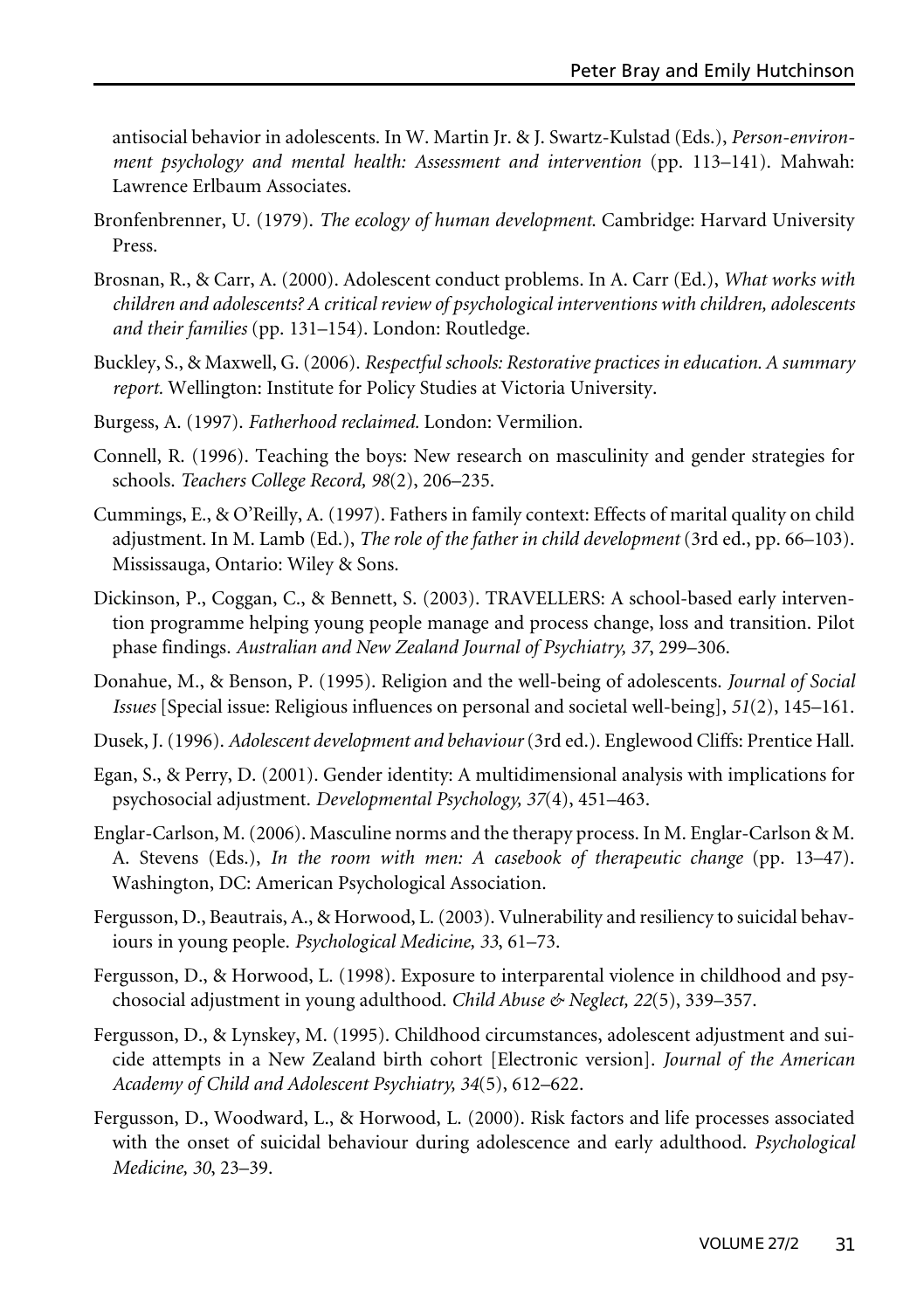- Frosh, S.(2002). *Screaming under the bridge: Masculinity,rationality and psychotherapy*. New York: Palgrave.
- Gaddis, S. (2006). Cool/manly? Boys growing into good and gorgeous men. *New Zealand Journal of Counselling, 26*(4), 44–57.
- Hawkins, J. D. (1995). Controlling crime before it happens: Risk-focused prevention. *National Institute of Justice Journal, 229*, 10–18.
- Hawkins, J., Catalano, R., & Miller, J. (1992). Risk and protective factors for alcohol and other drug problems in adolescence and early adulthood: Implications for substance abuse prevention [Electronic version]. *Psychological Bulletin, 112*(1), 64–105.
- Huey, S. J., Jr., & Henggeler, S. W. (2001). Effective community-based interventions for antisocial and delinquent adolescents. In J. Hughes, A. La Greca, & J. Conoley (Eds.), *Handbook of psychological services for children and adolescents* (pp. 301–322). New York: Oxford University Press.
- Kashani, J., Jones, M., Bumby, K., & Thomas, L. (1999). Youth violence: Psychosocial risk factors, treatment, prevention and recommendations [Electronic version]. *Journal of Emotional and Behavioral Disorders, 7*(4), pp. 200 ff.
- Keys, S., Bemak, F., Carpenter, S., & King-Sears, M. (1998). Collaborative consultant: A new role for counsellors serving at-risk youths. *Journal of Counseling and Development, 69*, 222–230.
- King, R., Schwab-Stone, M., Flisher, A., Greenwald, S., Kramer, R., Goodman, S., et al. (2001). Psychosocial and risk behavior correlates of youth suicide attempts and suicidal ideation. *American Academy of Child and Adolescent Psychiatry, 40*(7), 837–846.
- Lamb, M. (1997). The development of father-infant relationships. In M. Lamb (Ed.), *The role of the father in child development* (3rd ed., pp. 104–120). Toronto: John Wiley & Sons.
- Lashlie, C. (2004). *It's about boys: The good man project.* Nelson: Nelson College.
- Machann, C. (2003). Spreading misandry: The teaching of contempt for men in popular culture (Book review). *The Journal of Men's Studies, 11*(3), 340–343.
- Maskill, C., Hodges, I., McClellan V., & Collings, S. (2005). *Explaining patterns of suicide: A selective review of social, economic, cultural and other population-level influences: Report 1: Social explanations for suicide in New Zealand*. Wellington: Ministry of Health.
- New Zealand Association of Counsellors. (2002). *New Zealand Association of Counsellors handbook.* Hamilton: Author.
- New Zealand Ministry of Health. (1999). *Taking the pulse—1996/97 New Zealand health survey*. Retrieved June 25, 2007, from http://www.moh.govt.nz/moh.nsf/ ea6005dc347e7bd44c2566a40079ae6f/d7b3cf1eee94fefb4c25677c007ddf96?OpenDocument
- O'Callaghan, J. (1994). School-based collaboration with families: An effective model for a society in crisis. *The Family Journal, 2*(4), 286–300.
- Osherson, S., & Krugman, S. (1990). Men, shame and psychotherapy. *Psychotherapy, 27*(3), 327–339.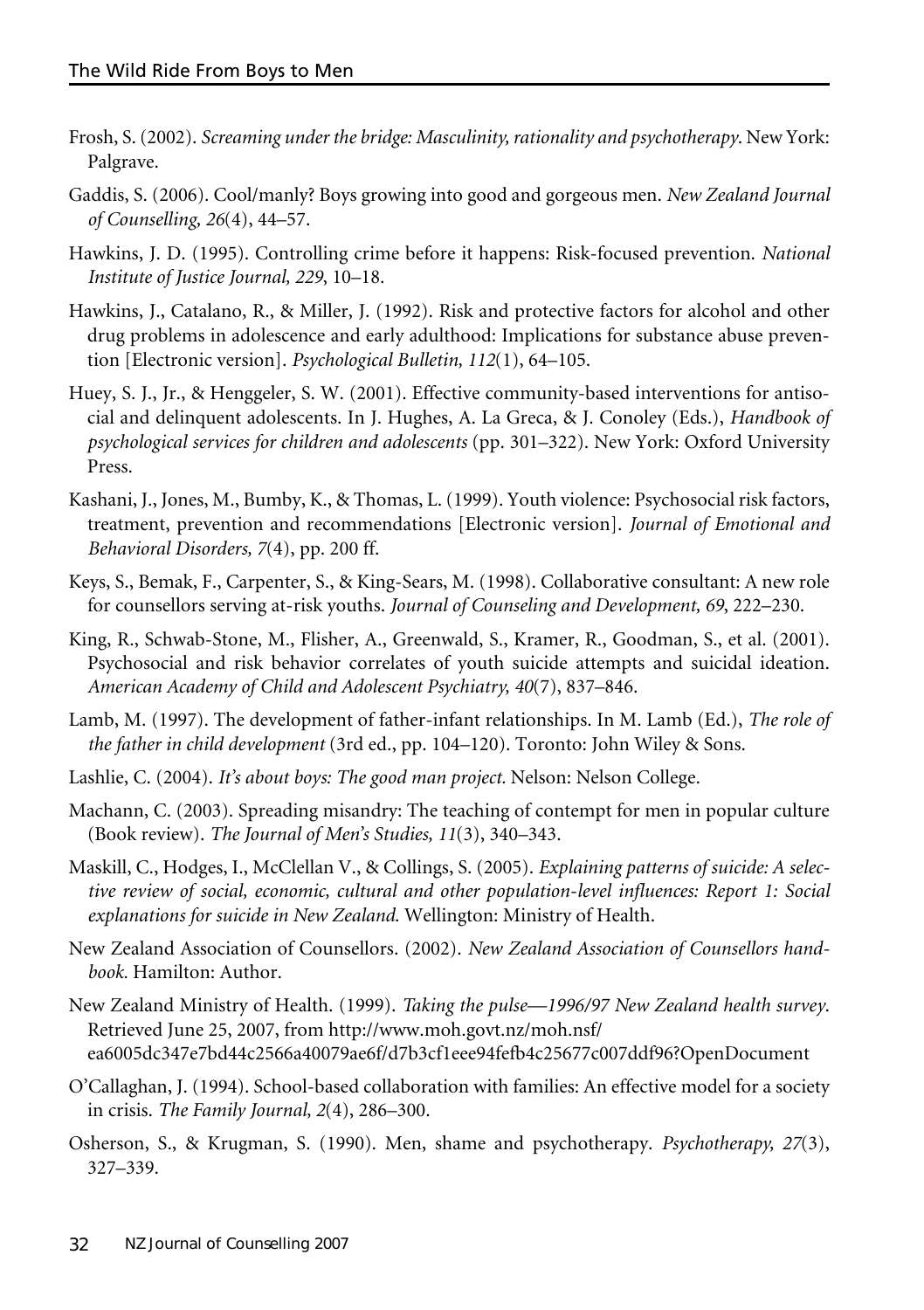- Papalia, D., Olds, S., & Feldman, R.(2006). *A child's world: Infancy through adolescence*. New York: McGraw-Hill.
- Phillips, J. (1996). *A man's country? The image of the pakeha male: A history* (Rev. ed.). Auckland: Penguin Books.
- Pleck, J. (1997). Paternal involvement: Levels, sources and consequences. In M. Lamb (Ed.), *The role of the father in child development* (3rd ed., pp. 66–103). Toronto: Wiley & Sons.
- Pollack, W. (1998). *Real boys.* New York: Henry Holt.
- Quinn, W., Hill, J., Wiley, G., & Dotson, D. (1994). The family-school intervention team (FSIT) model: A metalevel and multisystemic approach. In Charles Huber (Ed.), *Transitioning from individual to family counselling* (pp. 87–106). Alexandria: American Counseling Association.
- Resnick, M., Bearman, P., Blum, R., Bauman, K., Harris, K., Jones, J., et al.(1997). Protecting adolescents from harm: Findings from the national longitudinal study on adolescent health. *Journal of the American Medical Association, 278*(10), 823–832.
- Sewell, B. (1997). *Sons of the fathers.* Auckland: Tandem Press.
- Spendelow, J. (2001). *Fathers, sons and masculinity*. Unpublished master's thesis, Waikato University, Hamilton.
- Statistics New Zealand. (2004). *School leavers with no qualifications.* Retrieved June 25, 2007, from http://www.stats.govt.nz/analytical-reports/school-leavers/default.htm
- Statistics New Zealand. (2006). *Part 4: Participation in education and training*. Retrieved June 25, 2007, from http://www.stats.govt.nz/analytical-reports/human-capital-statistics/part-4-participation-in-education-and-training.htm
- Statistics New Zealand. (2007). *National annual apprehensions.* Retrieved June 25, 2007, from http://wdmzpub01.stats.govt.nz/wds/TableViewer/tableView.aspx?ReportName=Crime/Calen dar/National/National%20Annual%20Apprehensions%20for%20the%20Latest%2010%20Cal endar%20Years
- Thornberry, T. P. (1994). *Violent families and youth violence.* Washington, DC: Office of Juvenile Justice and Delinquency Prevention.
- Tucker, C., & Harris, Y. (1996). The association of selected parent behaviours with the academic achievement of African-American children and European American children [Electronic version]. *Child Study Journal, 26*(4).
- Ungar, M., & Teram, E. (2000). Drifting toward mental health: High-risk adolescents and the process of empowerment. *Youth and Society, 32*(2), 228–252.
- Vajda, J., & Steinbeck, K. (2000). Factors associated with repeat suicide attempts among adolescents [Electronic version]. *Australian and New Zealand Journal of Psychiatry, 34*(3).
- Volf, M. (1996). *Exclusion and embrace*. Nashville: Abingdon Press.
- Walker, L., Butland, D., & Connell, R. (2000). Boys on the road: Masculinities, car culture, and road safety education [Electronic version]. *The Journal of Men's Studies*, *8*(2).